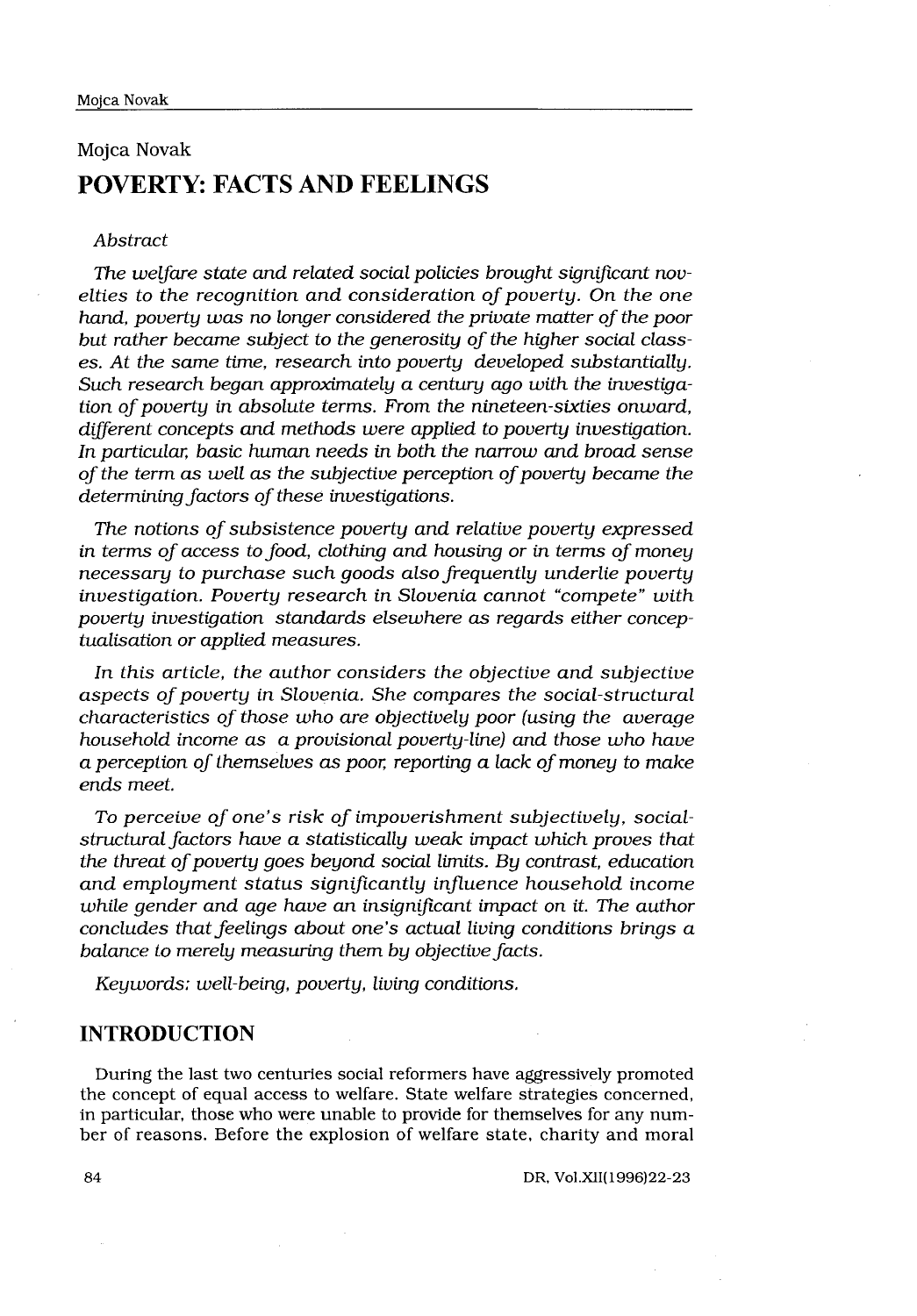obligations towards those living on the margins of society was the most prevalent strategy for the eradication of poverty . Such a method might have been successful were it not for the fact that it perpetually revealed the distance between those who provided help and charity and those who received it. The rise of industrialism and associated social problems emphasised the growing lacunae between the wealth of the upper classes and the impoverishment of the working class and revealed it to be a definitive factor retarding the progress of society . Given the perspective provided by the last century, what is revealed is that it was not altruism toward those who suffered from the ill effects of industrialism which launched the first antipoverty schemes but rather the fear of the potential power of the working class . The Bismarckian model of social insurance (Baldwin 1993) and Beveridge's programme of universal implementation of the social right to a decent living standard became the cornerstones of social policy (Able-Smith 1992; Baldwin 1992). Moreover, the British welfare model unintentionally reflected the Scandinavian model which had been in operation since the beginning of the century . In certain countries, employment and its benefits are still the major guarantees of social security but since the advent of social policy programmes which had the effect of expelling employees from the workplace, employment became no longer the sole responsibility of the worker. On the contrary, employment has since that time become the permanent concern of the state. Business cycles oscillate between prosperity and recession; hence, since the late nineteenth century, the perception of social solidarity seeks to find a balance between the individual's basic needs and the resources in society which fulfil them .

The economic capacities of both sides of this equation, the state's and the individual's, vary both through time and from country to country . Further, both sides often differ in their perception of basic needs and in their expectations of each other. The promoters of anti-poverty programmes repetitiously intone basic needs and the necessary resources for fulfilling them regardless of changes in time and space . In this respect, such programmes reflect the distribution of society's economic capacities on the one hand and the political will to redistribute social wealth more equally on the other hand. In any case, in its implementation of welfare strategies, the state applies its own propositions and rules.

When researchers become involved in the topic of poverty, the situation inevitably become more complicated . Researchers apply different concepts of those in need, make different assumptions about the life-style preferences of the poor and subsequently develop a different set of tools to measure the target group's way of life as well as their life-style choices .

# WAYS OF CONSIDERING POVERTY

Almost one hundred years have passed since the first survey of the poor was conducted. The first Rowntree analysis of the poor in York (Rowntree 1946) was the milestone and essentially serves as the starting point for the `industry of poverty investigation' (Beveridge in Abel-Smith 1992) in England and elsewhere. As Townsend observes, during the twentieth century

DR, Vol .XII(1996)22-23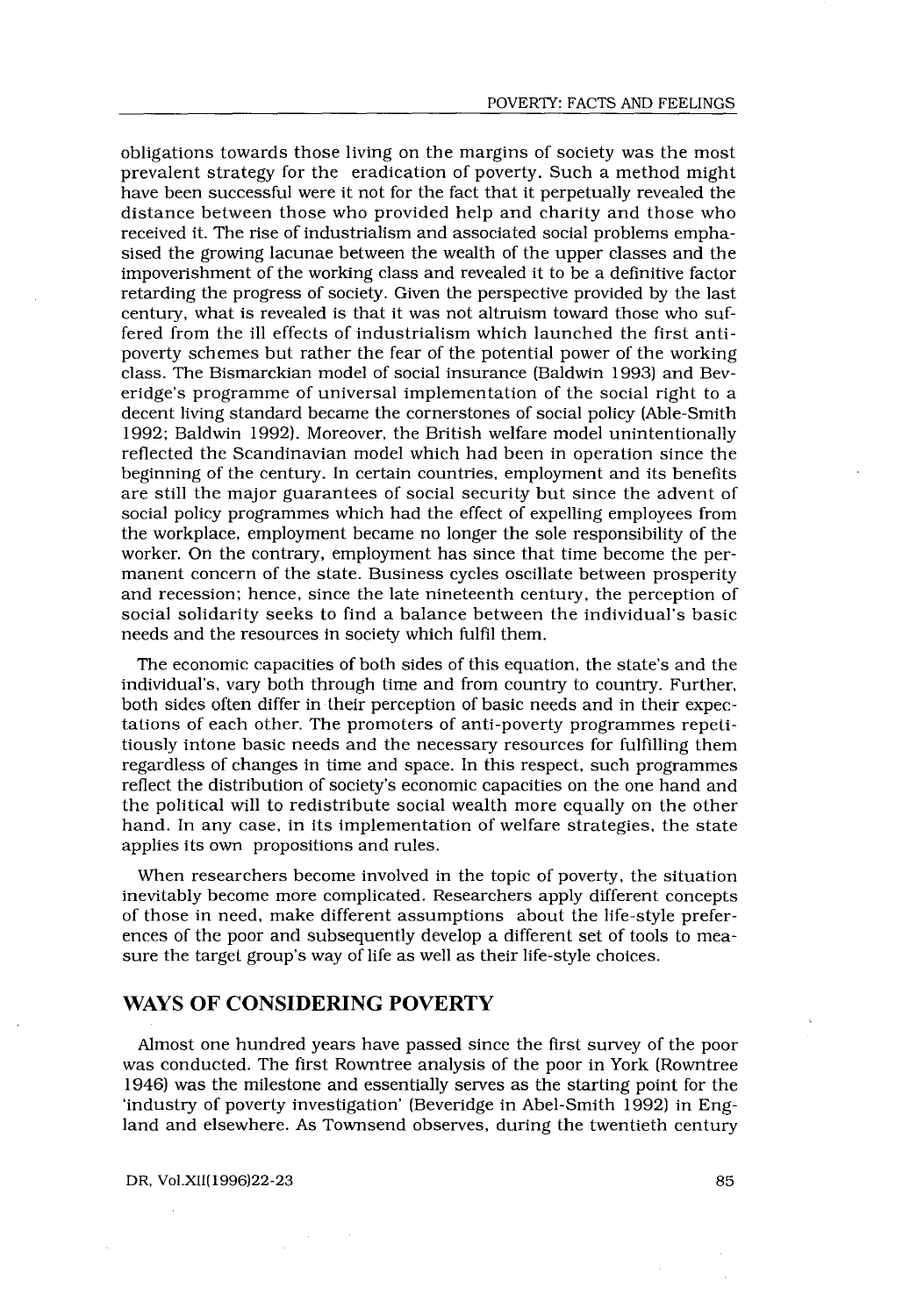Mojca Novak<br>three concepts of poverty evolved<br>ative work in the area. These cor<br>tence, basic needs and relative de three concepts of poverty evolved as the basis for international and comparative work in the area . These concepts relate principally to ideas of subsistence, basic needs and relative deprivation (Townsend 1993, 30) .

The most well-known and widely disseminated subsistence approach to poverty research came to fruition in the works of Rowntree in the UK and Orchansky in the USA . Followers of their ideas and methods applied them either strictly or more loosely elsewhere in the world . The basic point of departure of the subsistence approach to poverty is the specific calculation of the cost of meeting the minimum dietary needs in any society . It is very transparent and is easily applied in the comparison of various countries yet, in terms of measuring the risk and incidence of poverty, certain analysts find it to be a highly problematic approach . The major criticism concerns the interpretation of human needs as being predominantly physical needs - food, shelter and clothing - as opposed to more general social needs (Townsend 1993, 31) . In contrast, these analysts argue that people are dependent on collectively produced and (re)distributed utilities and facilities on the one hand and their own way and style of consumption on the other hand.

The second 'branch' of poverty research was launched in the nineteensixties and advocated the notion of basic needs while seeking to complement growth indicators with social development indicators . This branch flowered in the nineteen-seventies with the filling in the `social blank' left by nutritionists and the subsistence approach . The emphasis was shifted to the minimum facilities required by local communities as a whole rather than the needs of the individual or of the family unit for physical survival. By supplementing it with a more local aspect of welfare, the subsistence approach was substantially broadened yet the national growth of material wealth has persisted to be the basic factor for poverty eradication . Townsend believed that the broadening of the conceptualisation of poverty from the individual alone to the local community could be completed by the theory of relative deprivation; this shift would contribute substantially to the more comprehensive and rigorous social meaning of poverty. In other words, poverty may be understood as solely applying to those who are the victims of unequal distribution of resources or the range of explanation can be substantially widened to include those whose resources limit their ability to fulfil elaborated social demands and customs . The latter group may be materially and socially deprived in a variety of ways, but what is relevant is the relation between actual deprivation and its subjective perception . Unfortunately and perhaps because of its complexity, the third `branch' of poverty research conceptualisation is less `popular' and less widely disseminated among analysts than the first two . Hence, it has rarely been applied in international comparative studies.

The global review of poverty research has yielded plentiful results (Øyen et al 1996) . However, the Slovenian tradition, particularly in sociology, is not competitive in this area as sociologists concentrate primarily on analysing poverty in the limited framework of well-being. However, the wealth of data produced by the recent Quality-of-Life surveys takes us a step closer to more in-depth poverty investigation. The available informa-

DR, Vol.XII(1996)22-23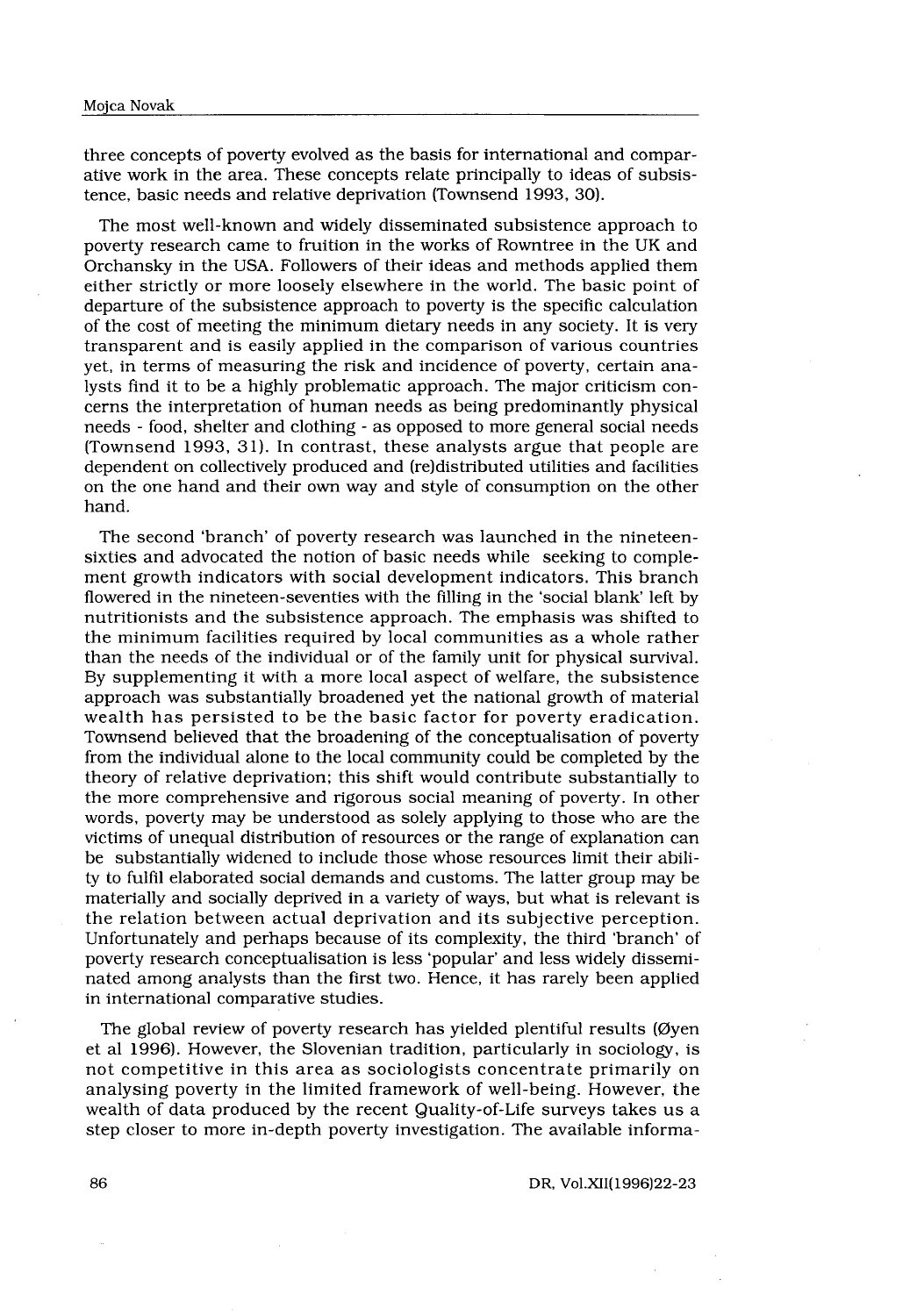tion broadens access to the meaning of life on the margins of a decent living standard. Moreover, the data has made it possible to perform a comparative analysis of two categories of respondents: the first group imperiled by poverty objectively and subjectively (that is by their perception) and the second group being already beyond these threats . Further, there are separate observations of those who are considered objectively poor (utilising the monetary poverty line) and those who subjectively perceive themselves as endangered by impoverishment (utilising the non-monetary poverty line) . Therefore, it is legitimate to expect that both categories will view their living conditions in a different way. What is of primary relevance is neither the poverty rate in Slovenia nor the risk of impoverishment, but the level of living of the categories observed through the access to living resources .

# LIVING AT THE BRINK OF POVERTY: FACTS COUNTER FEELINGS

# POVERTY RESEARCH TRADITION IN SLOVENIA

Compared to sociology, Slovenian economics have thus far competed more successfully on the level of international poverty research standards . Poverty line calculation was started in the late sixties, during the period when the investigation of poverty 'mushroomed' in the international context. In recent years, economists have primarily focused their research on poverty rates and the composition of households at risk for poverty . Similar to the situation in the USA (Miller 1996), Slovenian research has had a decisive impact on official poverty line calculation which employs a conceptual mix of the subsistence and basic human needs approaches . Šumi (1986) took an interest in this approach and has applied it to specific Slovenian conditions. Stanovnik (1991), by way of contrast, followed the nutritionist ideas of Orchansky . As was the case in other Central European countries, poverty investigation was started in the late nineteen-sixties but failed to attract the interest of researchers or politicians until the early nineteen-eighties. During that period, politicians rejected even the use of the term 'poverty' because of the commonly-held belief that socialism had managed to eradicate this 'social evil'. In addition, welfare state strategies that had been formulated in connection with the Bismarckian model of social insurance and were implemented for wage earners and salary workers (and, in the early nineteen-sixties, farmers joined the insured as well) served to uphold the belief in the 'successful eradication' of poverty. The early nineteen-eighties (a decade later than in Western countries) ushered in a state welfare crisis as the gap between social expenditures and available resources started to widen . Groups which had hitherto been protected by social policies were no longer certain of maintaining their social security . In contrast to common perception, poverty rates did not increase substantially as measured in terms of poverty composition . Young urban families with dependent off-spring started to replace the 'old' poverty categories, that is the elder and rural population (Novak 1996).

DR, Vol.XII(1996)22-23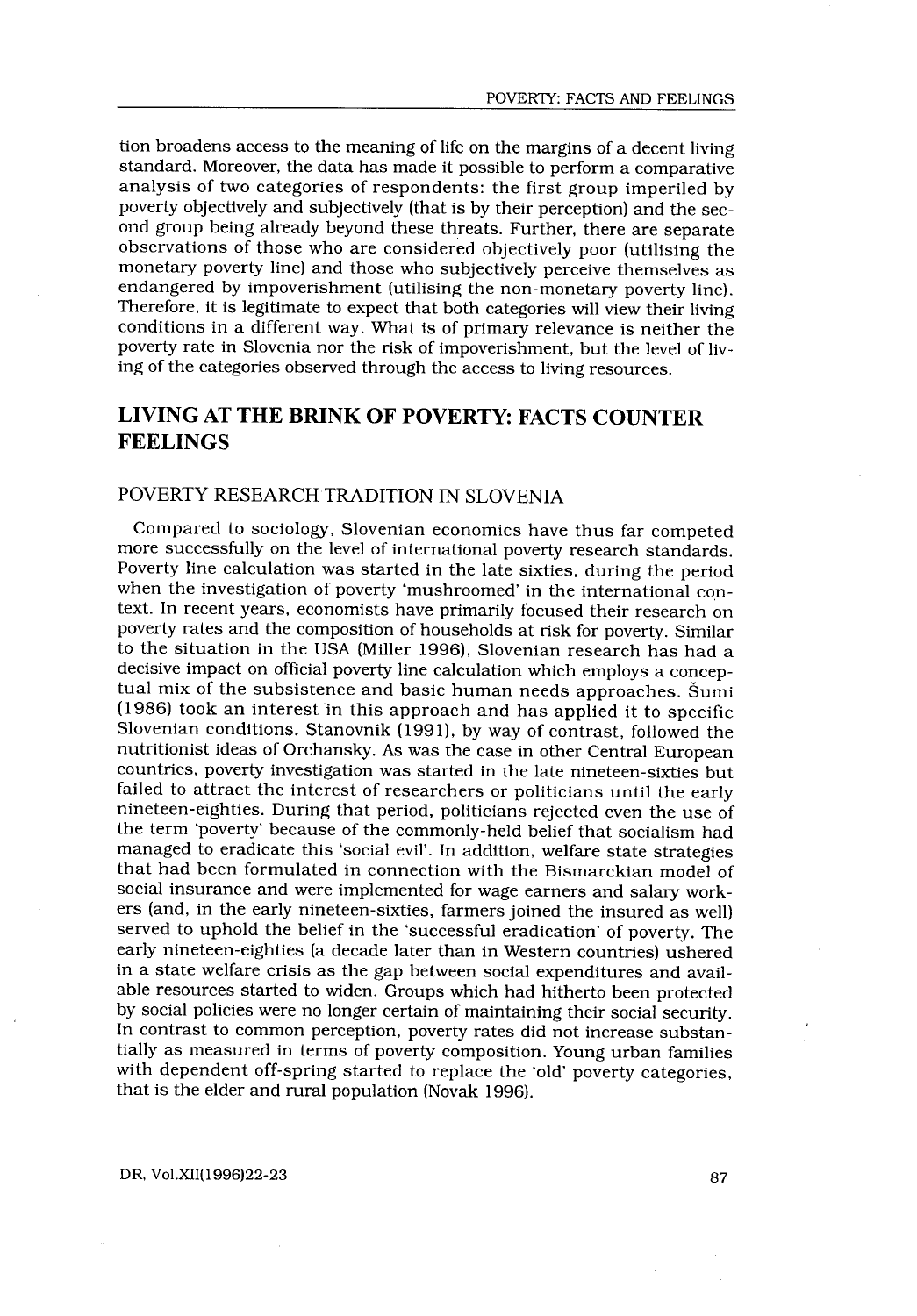As elsewhere in the world, the deepening crisis provided the impetus to increase the intensity and frequency of poverty research. Strictly speaking, sociology 'entered' the poverty 'association' a few decades later than economists. Sociologists have not, since their entry into the field, managed to close the resulting gap.

# CONCEPTUAL FRAMEWORK

Because economists have strictly limited their analytical approach to poverty investigation to the use of monetary measures - that is, to the calculation of the poverty line, of poverty rates and poverty composition - there is no rational for sociologists to imitate this analytical pattern. Rather, the examination of living conditions in a broader perspective added on to the monetary aspect of well-being would provide a new value which would enhance the current knowledge of poverty. Further, taking into account the subjective perception of poverty as well would also contribute an additional stock of knowledge about the subject in Slovenia .

The conceptual basis of the Slovenian Quality-of-Life survey rests upon Allardt's trinity of basic needs: 'to have' concerns material and impersonal needs, 'to love' concerns social needs and 'to be' stresses personal development needs (Allardt 1993) . If one utilises Allardt's conceptual framework then the level of satisfaction of basic needs remains a significant point . Standard of living, taking into consideration the gap between wants and available resources, thus becomes the broader frame of analysis . If one adheres to the concept of (unequal) access to living resources, then actual living conditions come closer to the conceptualisation of poverty . The latter approach is similar to Ringen's suggestion that poverty research should primarily focus on the way people can afford to live rather than on their aspirations as to how they want to live (Ringen 1985, 1988) . Molly Orchansky's notion of 'poverty being in the eye of beholder' (Orchansky 1969) strongly supports the above analytical view. Moreover, the subjective perception of the (in)ability to make ends meet does not essentially undermine this framework.

## MEASURING TOOLS

(Limited) Access to living resources reveals its two-sided nature . If the analyst wishes to approach its essence, the difference between actual living conditions and subjective perception of poverty risk should attract the analyst's interest . The use of both monetary and non-monetary measures will also broaden the analytical perspective.

Three sets of indicators help in the consideration of the subject under investigation: namely, indicators measuring social structure factors, income and overall well-being. In this analytical framework, social structure factors include gender, age, acquired education, work status and residence . In theory and in accordance with Weber's definition of social class, these factors should result in the respondent's income (see figure 1). It differs from disposable income (equal to household income after tax reduction) and should in turn result in a household's well-being as measured by indicators of well-being, that is material and housing conditions (See figure 2) .

DR, VoI.XII(1996)22-23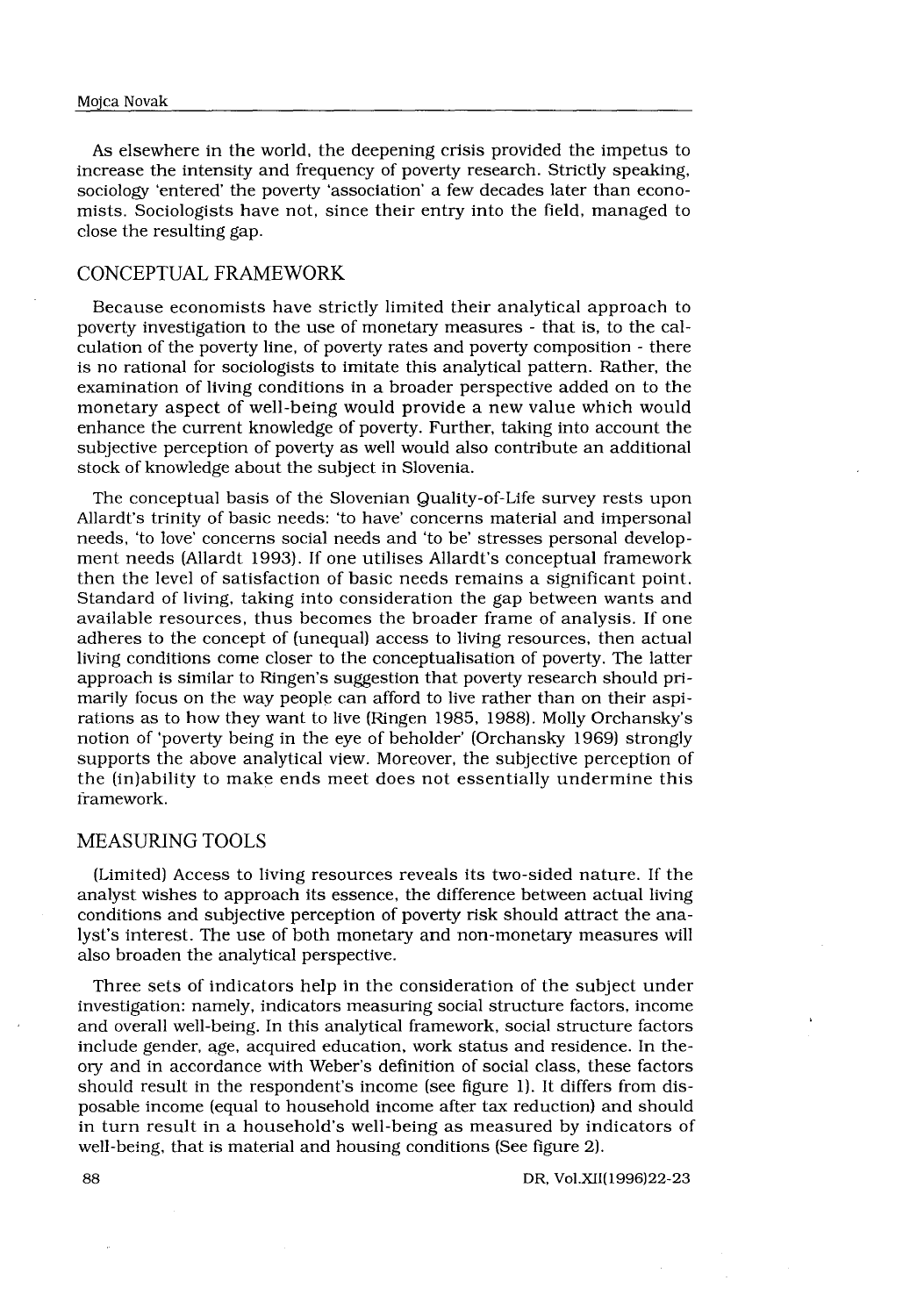The current analysis will focus on testing three hypotheses where each of them corresponds to a separate part of this double-sided subject.

The first hypothesis assumes that social structure factors - and particularly gender, age, work status and education - influence the household income non-monotonously .

# Figure 1: SOCIAL STRUCTURE IMPACTS ON INCOME



Numerous references support the thesis that female gender, old age, ethnic minority status and unemployment significantly influence the risk of impoverishment as well as the potential transformation of these groups into social minorities (Townsend 1979). Moreover, all too frequently these factors also operate as multipliers which augment the vulnerability of particular groups such as female-headed one-parent households, immigrants, retirees and widows, young families with a high number of dependant offspring, families living on welfare, etc (Hauser, Fischer 1990; Ringen 1986; Smeeding 1991). 89

The second hypothesis assumes that income effects access to living resources which in turn translates into well-being.

Figure 2: WELL-BEING



Finally, the third hypothesis assumes that subjective perception of living conditions differs significantly from actual living conditions .

Townsend's (1993) concept of relative deprivation could serve as a useful starting point for testing the third hypothesis . In addition, a number of ideas also emerged from the subjective approach to poverty as applied in 'Leyden's poverty line' which, along with related calculations (Goedhart et al 1977), enable a more thorough and rigorous exploration of poverty

DR, Vol.XII(1996)22-23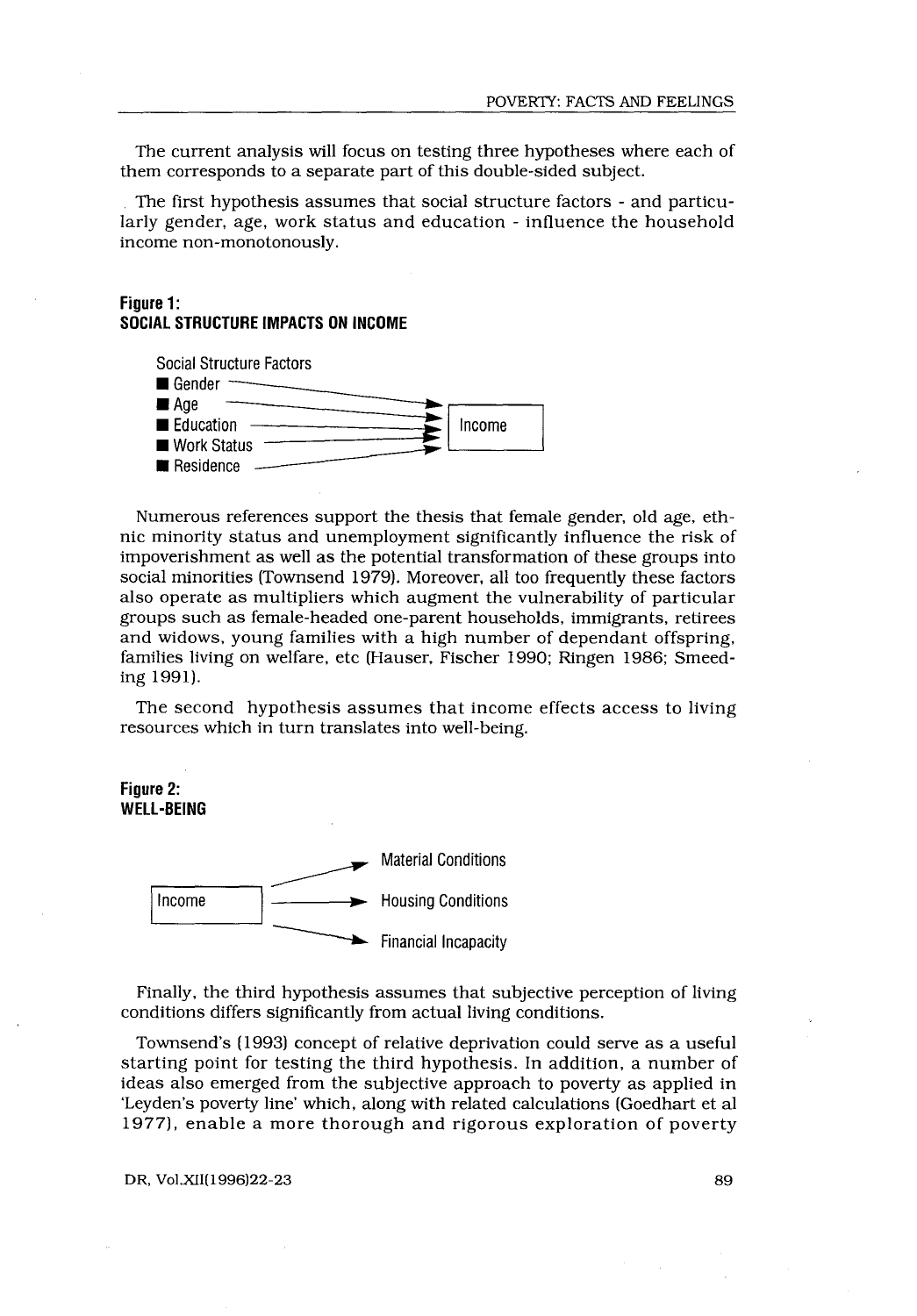(Deeleck, Van den Bosch 1992) . In particular, this second approach high-Novak<br>
eck, Van den Bosch 1992). In part<br>
the relation between monetary and<br>
the relation between monetary and<br>
the current analysis will consider<br>
categories: those who are objective lights the relation between monetary and non-monetary measures when respondents directly compare their disposable income with their aspirations. The current analysis will consider living conditions which fall into both categories: those who are objectively poor as reflected by the monetary measure and those who report the perception of threats of impoverishment. However, the results will not be considered in the framework of relative deprivation but rather in the framework of the difference between objective poverty and its subjective perception.

The indicators used are intended to meet the conceptual requirements of the current analysis through the combination of information on social structure factors, income and well-being and the perception of the risk of impoverishment. Though, (perception of) poverty lies in eyes of beholder (Orchansky) what is relevant for the purpose of the current analysis is the way people actually do live not how they want to live . The latter point is also significant but should be analyzed in other research . In addition, while we recognize that factors of social class frequently operate within a vicious circle of impoverished living conditions, we will not be including this aspect in the current analysis.

The indicators used in the current analysis are as follows:

<sup>1</sup> . Social structure indicators including indicators of gender, age (from eighteen years up), acquired education, work status (employed, selfemployed, farmers, retired, housewives, students, etc .) and residence (rural residence, centre of a municipality or centre of a region, residence in the two largest cities in Slovenia, Ljubljana or Maribor, etc.). The indicator of household composition includes the above list as well as factors such as whether one lives alone, with a sibling, in a one-parent family, in a nuclear family or in an extended family.

2. Well-being indicators include a different sets of factors which measure :

- material living conditions as reflected by :

possession of items such as telephone, car, household appliances (stove, washing machine, refrigerator, dishwasher, microwave oven, etc .) and electronic equipment (such as TV, video, stereo and personal computer); - financial capacity reflected by the ability to collect a certain amount of money in a week (equal to five-times average income in June 1994 - USD 720);

- sub-standard housing conditions (no bathroom, no toilet, humidity, density - less than 15 square meters per person);

- ability to have a vacation outside of hometown .

3. Poverty indicators include monetary and non-monetary measures . Monetary measure is fifty per cent of the median household income per head. Asymmetrical distribution of income proposes the use of the median as a poverty line calculation method rather than an average income as a measure of poverty. Since the income indicator omits such information as tax reductions and household composition, the author has decided to abandon the term `disposable household income' and solely utilise the term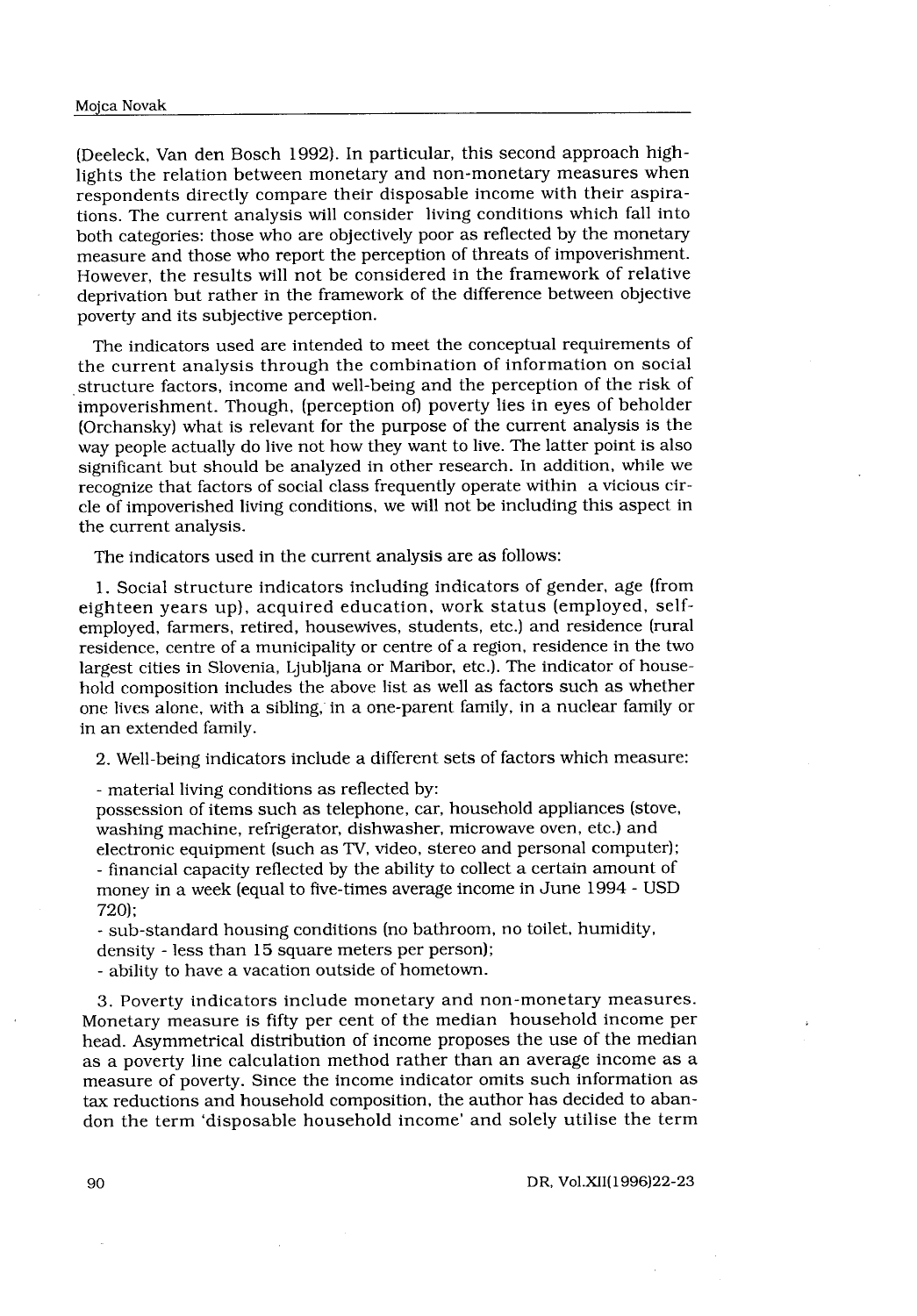'income' . Non-monetary measures include the respondents' impressions of failure to make ends meet for basic needs such as food, shelter, and clothing. Regardless of how arbitrary this measure is, two sets of poverty indicators will help to make a distinction between the two categories of the poor: the first as measured by household income and the second by the subjective perception of poverty risk . Monetary measures will provide the 'objective' aspect of poverty and non-monetary measure will provide the 'subjective' aspect. Yet the arbitrary nature of these measures still persists and therefore the differentiation between `poor' and `not poor' respondents remains a provisional one.

Cross-tabulations, the contingency coefficient and Cramer's V-test are the statistical methods employed.

# INADEQUATE WELL-BEING: NON-MONETARY AND MONETARY ASPECTS

Utilising household expenditures and the modified OECD scale (fifty per cent of median income), statistical data on poverty indicates that, in 1993, 6 .9 per cent of Slovenian households lived below the poverty line (Ruzic 1994, 307) . Further, additional sources of information support the conclusion that factors such as retirement, living alone, old age, and lower education substantially increase the risk of poverty (Žnidaršič 1995) . As shown in the current analysis, some of these findings contradict the results of the Quality-of-Life survey on poverty .

The Quality-of-Life Survey was conducted from May to June 1994 . In this period, guaranteed income was USD 144 .00 (Rode 1995) . To understand these figures, the survey data reveals that average household income per head was USD 252 .00 during the same time frame . The data clearly shows that income varies across different educational echelons and proves the initial assumption: that the higher the educational level the higher the average household income per head. By contrast, gender and age seem to be statistically insignificant as regards income distribution . Those who report the perception of the threat of impoverishment tend to make less money than those who do not report such fears but income distribution reveals that the inability to make ends meet has little to do with the amount of available money. Regardless of responses in the category of 'not making ends meet' or 'making ends meet', among the total pool of respondents those with the highest level of education report having twice as much income per head than those with the lowest level of education . Respondents of all educational backgrounds report the (substantial) lack of money for satisfying their needs and wants (Novak 1995, 327) .

Comparison between non-monetary and monetary poverty line aspects (Table 1) indirectly confirms the claim that income is a significant wellbeing factor but far from being, by itself, a sufficient indicator of well-being . The data shows that every fifth respondent reports having income below the monetary poverty line while twice as many respondents (42.2 per cent) report an inability to make ends meet for food, shelter, and clothing. As would be expected, those who have income below the monetary poverty line

DR, Vol .XII(1996)22-23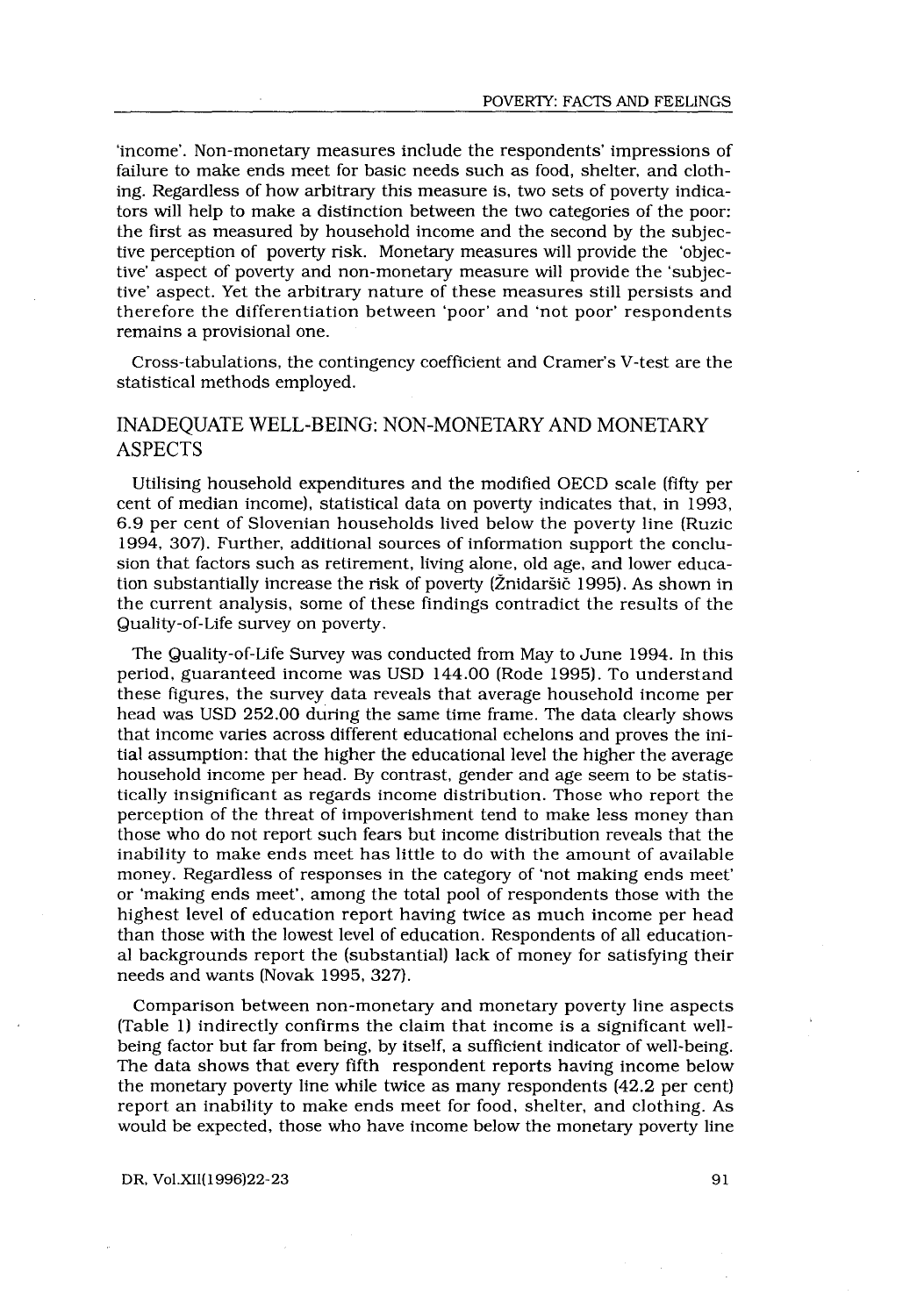Table 1 : INABILITY TO MAKE ENDS MEET AS REGARDS THE MONETARY POVERTY LINE

| Mojca Novak<br>also show a much lower ability to make ends meet than those above it: 32.9<br>per cent of the 'monetary poor' cannot afford to purchase needed food (com-<br>pared to 10.8 per cent of the 'monetary non-poor'); 21.8 per cent of the<br>'monetary poor' cannot afford adequate shelter (compared to 9.0 per cent of |                |                  |                                   |                 |  |
|-------------------------------------------------------------------------------------------------------------------------------------------------------------------------------------------------------------------------------------------------------------------------------------------------------------------------------------|----------------|------------------|-----------------------------------|-----------------|--|
|                                                                                                                                                                                                                                                                                                                                     |                |                  |                                   |                 |  |
|                                                                                                                                                                                                                                                                                                                                     |                |                  |                                   |                 |  |
|                                                                                                                                                                                                                                                                                                                                     |                |                  |                                   |                 |  |
|                                                                                                                                                                                                                                                                                                                                     |                |                  |                                   |                 |  |
|                                                                                                                                                                                                                                                                                                                                     |                |                  |                                   |                 |  |
| less of the category of respondent, shelter comes first and clothing comes<br>last (see Table 1 in the supplement).<br>Table 1:                                                                                                                                                                                                     |                |                  |                                   |                 |  |
| INABILITY TO MAKE ENDS MEET AS REGARDS THE MONETARY POVERTY LINE                                                                                                                                                                                                                                                                    |                |                  |                                   |                 |  |
| Inability to Make                                                                                                                                                                                                                                                                                                                   |                |                  | Household Income per Head         |                 |  |
| <b>Ends Meet</b>                                                                                                                                                                                                                                                                                                                    |                | Below            | (50 per cents of median)<br>Above | All             |  |
| For None                                                                                                                                                                                                                                                                                                                            | N              | 106              | 843                               | 949             |  |
| Item                                                                                                                                                                                                                                                                                                                                | %              | 32.8             | 63.9                              | 57.8            |  |
| For One                                                                                                                                                                                                                                                                                                                             | N              | 95               | 307                               | 402             |  |
| ltem                                                                                                                                                                                                                                                                                                                                | $\%$           | 29.4             | 23.3                              | 24.5            |  |
| For Two                                                                                                                                                                                                                                                                                                                             | N              | 76               | 122                               | 198             |  |
| Items                                                                                                                                                                                                                                                                                                                               | %              | 23.7             | 9.2                               | 12.1            |  |
| For Three                                                                                                                                                                                                                                                                                                                           | N              | 46               | 46                                | $\overline{92}$ |  |
| Items                                                                                                                                                                                                                                                                                                                               | %              | 14.2             | 3.5                               | 5.6             |  |
| All                                                                                                                                                                                                                                                                                                                                 | $\overline{N}$ | $\overline{322}$ | 1318                              | 1640            |  |
|                                                                                                                                                                                                                                                                                                                                     | $\frac{0}{2}$  | 19.6             | 80.4                              | 100.0           |  |
| Significance Chi Sq.                                                                                                                                                                                                                                                                                                                |                | .00000           |                                   |                 |  |

Various studies have claimed that factors such as female gender, old age, unemployment and ethnic minority status substantially affect the risk of poverty (Townsend 1979) . Further, certain sources of information support the conclusion that female headed one-parent families and children represent particularly vulnerable groups (Hauser, Fischer 1990; Rainwater 1992). Townsend also believes that old age increases the threat of impoverishment (Townsend 1979) but recent trends tend to counter this thesis (Smeeding 1991) . However, in Slovenia certain statistical studies have tended to support Townsend's set of poverty factors (Žnidaršič 1995) . Nevertheless, the Quality-of-Life Survey data revealed a statistically insignificant relationship between the incidence of poverty and social structure factors such as gender and age. (see Table 2)

Where is this difference between major factors affecting the incidence of poverty supposed to come from? It could be the consequence of different dimensions that were included in the analysis. Namely, in statistical analysis poverty is observed through expenditure while in the Quality of Life Survey the household income per capita represents the major monetary measure. Hypothetically, the main difference in results derives from this fact. However, including expenditure instead of income as a monetary measure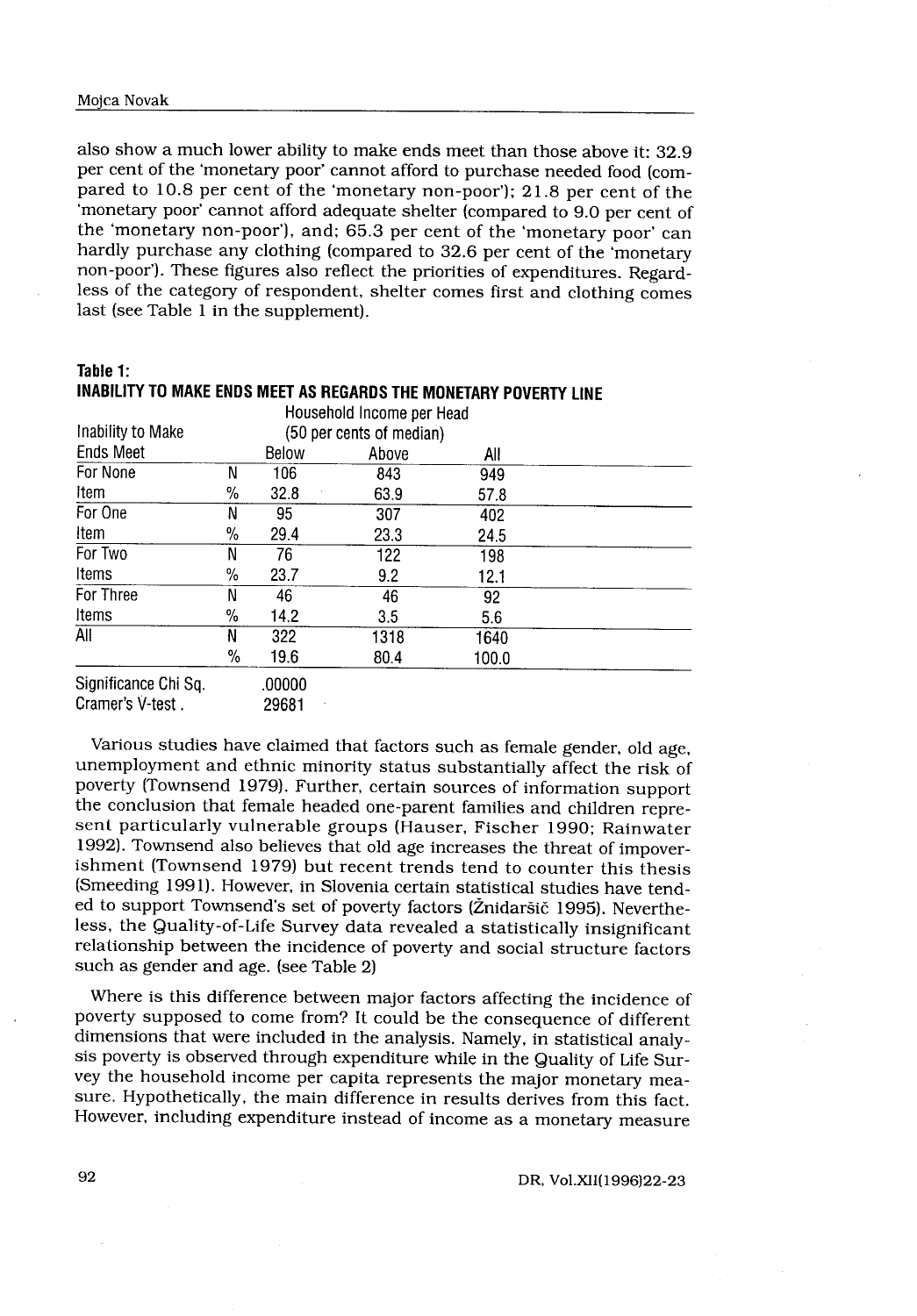also has its significant rationale . In Central Eastern European societies the income from the second economy that is frequently untaxed is a substantial factor of well-being. Certain approximations in Slovenia state that it could represent 20 per cent of a household budget. Regarding this fact, measuring household expenditure gives a better view of well-being than measuring one (taxed) income alone . As shown, this method fails in certain aspect as well. Frequently, it has been proved that particularly pensioners save money in greater extent than other categories . This also means they expend relatively less of their income. Hence, different significance of old age as a factor of poverty incidence as stressed in statistical analysis (Žnidaršič 1995) and the Quality-of-Life survey could derive from employing either expenditure or income as a monetary measure.

Education and household composition were seen as the most significant factors effecting the respondents' living conditions . Low education and living in one-parent households affected the risk of impoverishment to a greater extent than gender and old age. However, it is clear that social structure factors like age and particularly education do influence the subjective perception of this risk as regards the potential inability to make ends meet though this relationship is statistically weak (see Tables 2, 3, 4 in the supplement) . Retirement by itself tends to increase the risk of impoverishment only insignificantly (Novak et al 1995) . In conclusion, the first hypothesis which assumed that social structure factors influence household income passed the test although each factor showed a different degree of influence .

What essentially matters? Is it the actual living conditions as measured by analysts or the subjective perception of living conditions as reported by respondents? Does poverty lie in the eyes of the observer or in the eyes of the one being observed? Both perspectives have attracted various researchers whose theories could be included in this analysis as well . Social structure indicators and well-being indicators will also help us to answer these questions (Table 2) .

Evidently, the subjective perception of the risk of impoverishment is important although its relationship with objective poverty is statistically weak. Further, the condition of having no telephone, for example, and financial incapacity only reflect a strong relationship between observed aspects . Moreover, financial incapacity, in particular, leads to the conclusion that the risk of impoverishment could be experienced in the near future. The weak relationship between the subjective perception of poverty and actual living conditions points to certain other factors which may effect this relationship more significantly than do selected social structure factors . Feelings about poverty appear to go beyond actual living conditions and, moreover, beyond social structure factors . (The figures in Tables 2, 3, 4 in the supplement support this thesis as well .) Presumably, testing Duesenberry's 'emulation hypothesis' (Douthitt, Macdonald, Mullis 1992) would lead to even more valuable findings which could explain this relationship. This hypothesis seeks to prove the fact that the imitation of consumption patterns of others has a greater impact on one's needs and wants than

DR, Vol.XII(1996)22-23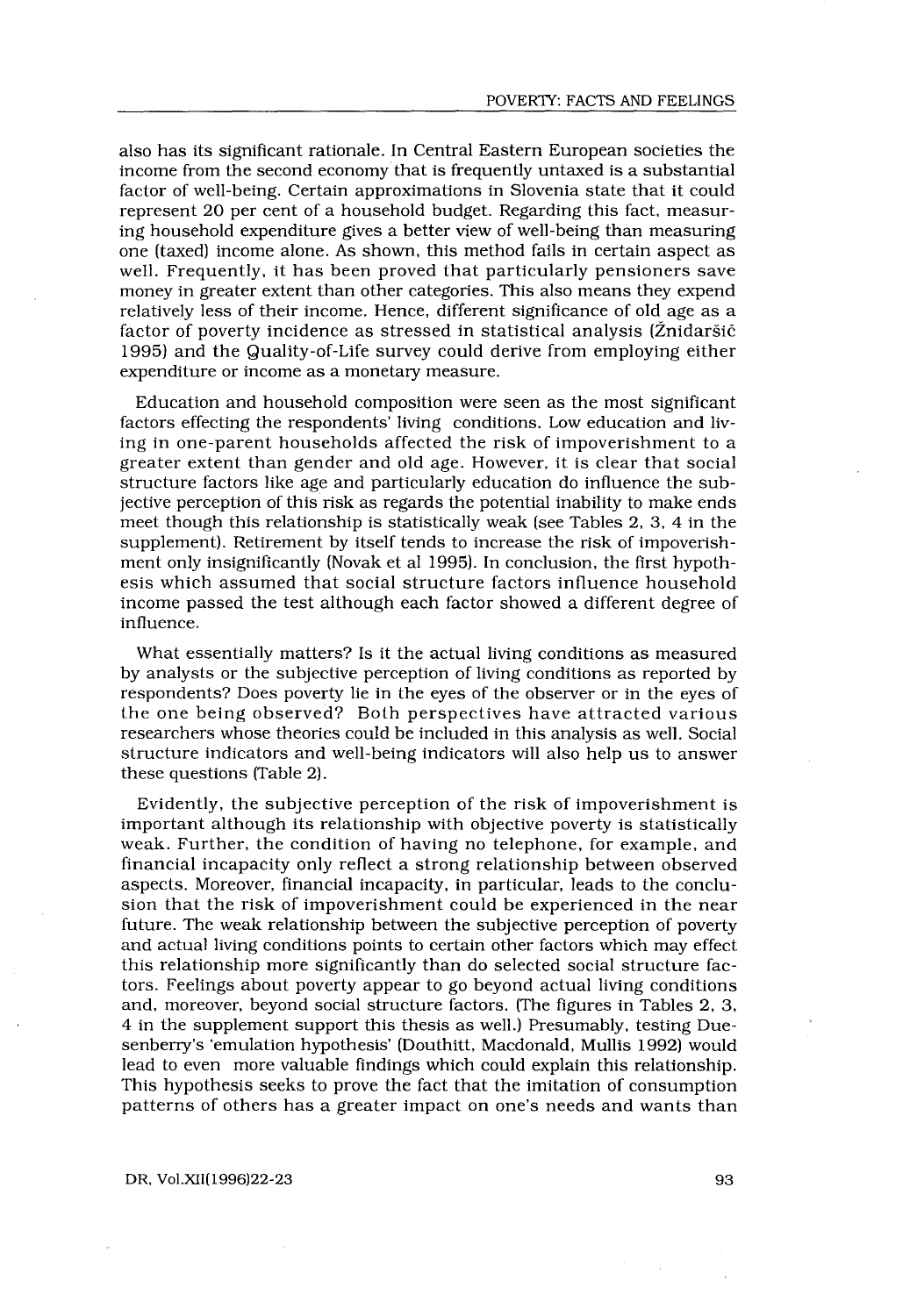one's actual financial capacity. Sociologists might refine this by adding that the higher the level of education, the weaker the impact of the reference group.

#### Table 2:

| SOCIAL STRUCTURE FACTORS AND WELL-BEING AS REGARDS THE NON-MONETARY AND |  |
|-------------------------------------------------------------------------|--|
| <b>MONETARY POVERTY LINE PRIVATE</b>                                    |  |

| Indicators                             | <b>Below Non-monetary</b><br>Poverty Line<br>Cramer's |        | <b>Below Monetary</b><br>Poverty Line<br>Cramer's |             |  |  |
|----------------------------------------|-------------------------------------------------------|--------|---------------------------------------------------|-------------|--|--|
|                                        | %                                                     | V-test | %                                                 | V-test      |  |  |
| Social Structure Factors:              |                                                       |        |                                                   |             |  |  |
| - Female Gender                        | $45.6*$                                               | .11    | 20.1                                              | .01         |  |  |
| - Old Age (Above 65 Years)             | $48.5*$                                               | .10    | 22.4                                              | .06         |  |  |
| - No Education                         | $51.2*$                                               | .13    | $38.4*$                                           | .29         |  |  |
| - Unemployed                           | 58.4 *                                                | .09    | $39.9*$                                           | .25         |  |  |
| - One-Parent Family                    | $47.6*$                                               | .07    | $22.6*$                                           | $\sqrt{15}$ |  |  |
| - Rural Residence                      | 40.5                                                  | .03    | $25.9*$                                           | .19         |  |  |
| Well-being:                            |                                                       |        |                                                   |             |  |  |
| - No Telephone                         | $50.2*$                                               | .21    | $37.2*$                                           | .27         |  |  |
| - No Car                               | $43.6*$                                               | .16    | $28.3*$                                           | .16         |  |  |
| - No Electronic Equipment              | $55.2*$                                               | .11    | $60.9*$                                           | .30         |  |  |
| - Sub-standard Household Appliances    | 48.9 *                                                | .09    | $48.8*$                                           | .23         |  |  |
| - Sub-standard Housing Conditions      | $51.3*$                                               | .15    | $31.6*$                                           | .25         |  |  |
| - Financial Incapacity                 | $51.7*$                                               | .27    | $28.8*$                                           | .24         |  |  |
| - Inability to have a Vacation Outside |                                                       |        |                                                   |             |  |  |
| of Home-town                           | 47.6 *                                                | .16    | $29.3*$                                           | .24         |  |  |

#### Agenda:

\*Significance Chi Sq. <.05

Truly, the (perception of) poverty lies in the eyes of beholder . In this case, it lies in the eyes of the respondent. What might the observer conclude after employing objective measures of poverty incidence? In strong contrast to subjective perspectives, the figures in Table 2 confirm a strong statistical relationship between actual living conditions measured by both social structure and well-being indicators and the monetary poverty line. Interestingly enough, these findings prove our initial hypothesis to be correct. Social structure factors do non-monotonously influence the household income per head. In direct contrast to gender and age, educational level and employment status effect the incidence of poverty . Regardless of a few statistically weak relationships, income provision has a significant impact on well-being. In this case, Ringen's support of the way-of-life direction of poverty analysis proves to be an appropriate selection . The subjective aspect of poverty risk is relevant as well, but as indicated above, actual living conditions defined by the monetary poverty line perspective reveals a stronger relationship regarding the first hypothesis and proves the second hypothesis to be correct.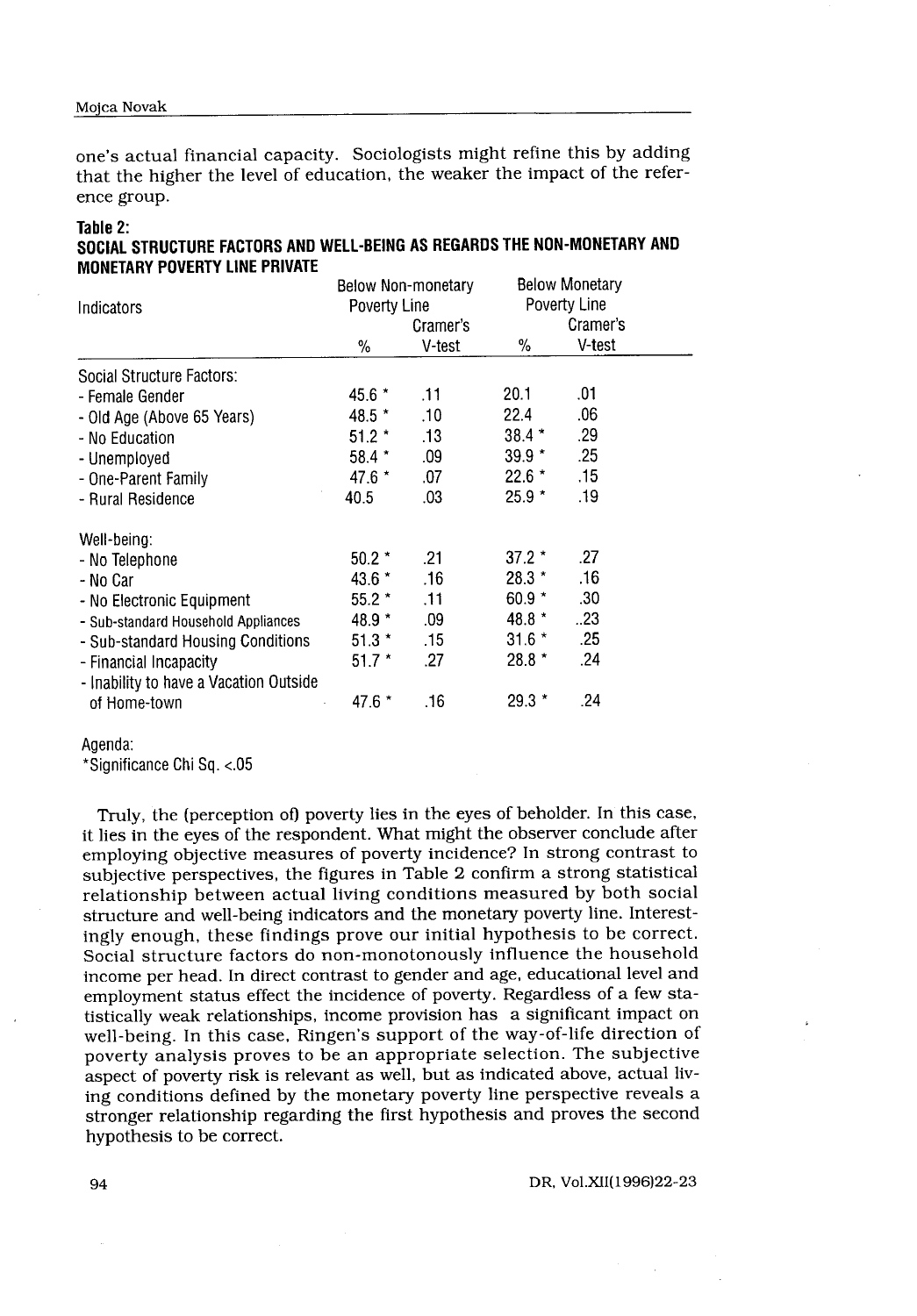# IMPOVERISHMENT BEYOND ACTUAL LIVING **CONDITIONS**

As indicated above, the analysis treats several major points but its primary task was to prove that both aspects of poverty (subjective and objective) are relevant. Social structure factors have a statistically weak impact on the subjective perception of one's risk of impoverishment. Indeed, the threat of poverty exceeds social limits. The fear of poverty may be experienced by those who are socially 'well-equipped' while those who have insufficient qualifications may not be subject to this fear at all . Feelings about poverty thus appear to transcend limitations posed by social structure factors . In contrast, the monetary measure of poverty discerns the actual social nature of decreased living conditions . Educational level and employment status were shown to significantly influence income while gender and age had an insignificant impact on it . Available income significantly effects one's wellbeing (Figure 3).

# Figure 3: NON-MONETARY AND MONETARY POVERTY

| Indicators       | Non-monetary Poverty      | <b>Monetary Poverty</b>                                                                |
|------------------|---------------------------|----------------------------------------------------------------------------------------|
| Social structure |                           | - Education<br>- Employment Status                                                     |
| Well-being       | - Financial<br>Incapacity | - Household Facilities<br>- Housing Conditions<br>- Financial Incapacity<br>- Vacation |

To predict actual living conditions, the researcher should first observe the objective aspect and employ monetary poverty measure in order to build a corresponding analytical framework . In addition to this aspect, the respondent's own estimation of her or his own living conditions will broaden the analysis beyond its initial framework . It is a clear indication that feelings about one's well-being brings a balance to the objective measuring of facts . Aspirations about one's living conditions are relevant as well . They could be considered either as wants or needs; the researcher could also interpret them as a threat of the inability to make ends meet. Finally, the researcher should abandon the oscillation between the subjective and objective aspects of well-being by transcending the dilemma of which perspective is more reliable. The subjective aspect concerns the individual's estimation of living conditions and also reflects the individual's ability to manipulate and control living resources . This talent is far from being distributed statistically normally among the population . Moreover, it is unevenly distributed among objectively measured 'haves' and 'have nots' .

Regardless of the analytical approach, poverty research should attempt to avoid the arbitrary use of 'choice' and 'opportunity' . Some may choose to go on vacation or to eat meat. Others may not have such an opportunity; they must choose only among those items which they can afford. The selection

DR, Vol.XII(1996)22-23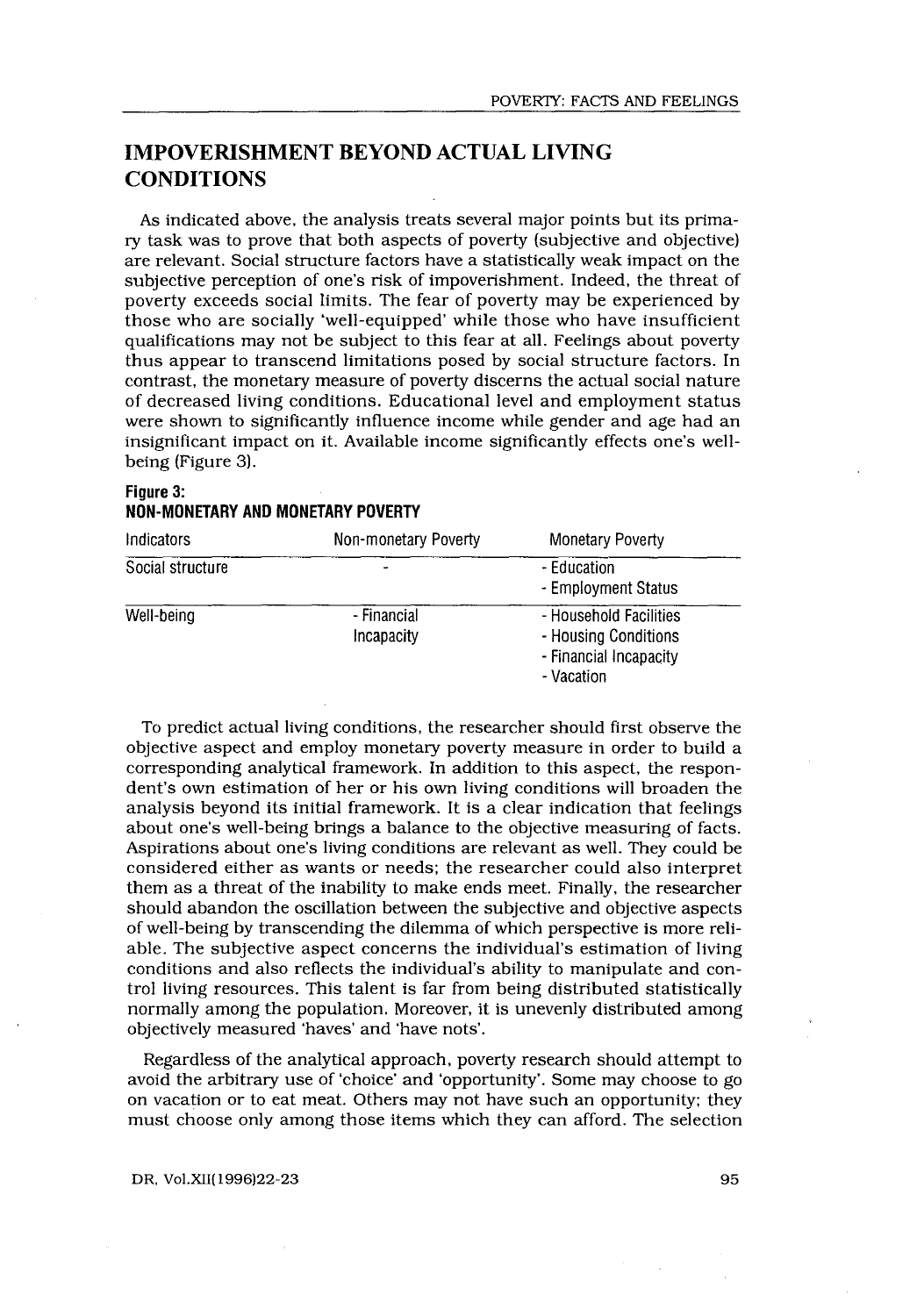between the subjective and the objective aspect is not the opportunity to choose between way-of-life analysis and life-style analysis . In other words, it is hard to believe that living in poverty could be the free exercise of choice for a bizarre life-style.

#### REFERENCES

Abel-Smith, B. 1992. The Beveridge Report: Its origins and outcomes. International Social Security Review, 45:1-2(5-16).

Allardt, E. 1993. Having, Loving, Being: An Alternative to the Swedish Model of Welfare Research. P.88-94 in M. Nussbaum and A. Sen Eds. The Quality of Life. Oxford: Clarendon Press.

Baldwin, P. (1990)1993. The Politics of Social Solidarity. Class Basis of the European Welfare State 1875-1975 . Cambridge: Cambridge University Press .

-. 1992. Beveridge in the longue duree. International Social Security Review, 45:1-2(53-72) .

Deleeck, H., K. Van den Bosch 1992: Poverty and Adequacy of Social Security in Europe: A Comparative Analysis. Journal of European Social Policy. 2:3 (107-120).

Douthitt, R.A., M . Macdonald, R . Mullis 1992 : The Relationship between Measure of Subjective and Economic Wellbeing: A New Look. Social Indicators Research, 26 (407-422) .

Goedhart, T., V . Halberstadt, A. Kepteyn, B .M.S . Van Praag 1977 : The Poverty Line: Concept and Measurement. The Journal of Human Resources, 12 (503-520).

Hauser, R., I. Fischer 1990: Economic Well-Being among One-Parents Families. P.237-271 in T.M. Smeeding, M. O'Higgins, and L. Rainwater, Eds., Poverty, Inequality and Income Distribution in Comparative Perspective - The Luxemburg Income Study. New York: Harvester Wheatsheaf.

Miller, S.M. 1994: Poverty in the United States. Paper.

Novak, M. 1995: Siromaštvo: Dejstva in subjektivna presoja (Poverty; Facts and Subjective Perception). P. 311-336 in I. Svetlik Ed. Kakovost življenja v Sloveniji (Quality of Life in Slovenia). Ljubljana: Fakulteta za družbene vede.

-. 1996: Former Czechoslovakia, Hungary, and Former Yugoslavia: Poverty in Transitional Economies. P.385-408 in E. Oyen, S.M. Miller and S.A. Samad Eds. Poverty; A Global Review. Oslo: Scandinavian Press.

Novak, M., A. Brešar, M. Gnidovec 1995: Kakovost življenja upokojenih v Sloveniji (Quality of Life of Retired in Slovenia). Survey Report.

Orchansky, M. 1969: How Poverty Is Measured. Monthly Labour Review. (37-41).

Øyen, E., S.M. Miller and S.A. Samad Eds. 1996. Poverty; A Global Review. Oslo: Scandinavian Press .

Rainwater, L. 1992. Oekonomische versus Soziale Armut in den USA (1950-1990). P.195-220 in S. Leibfried and W. Voges Eds. Armut in den modernen Wohlfahrtsstaat. Koelner Zeitschrift fuer Soziologie and Sozialpsychologie, 32 .

Ringen, S. 1985: Toward a Third Stage in the Measurement of Poverty. Acta Sociologica, 28:2 (99-113).

-. 1986: Difference and Similarity; Two Studies in Comparative Income Distribution. Paper.

-. 1988: Direct and Indirect Measurement of Poverty. Journal of Social Policy, 17 (351-365) .

Rode, B. 1995 : Zajamčene plače po mesecih leta 1994 in 1995 (Monthly Review of Guaranteed Wage in 1994 and 1995) . Ljubljana: Zavod Republike Slovenije za statistiko.

Rowntree, S.B. (1941)1946: Poverty and Progress; A Second Social Survey. London: Longmans, Green and Co.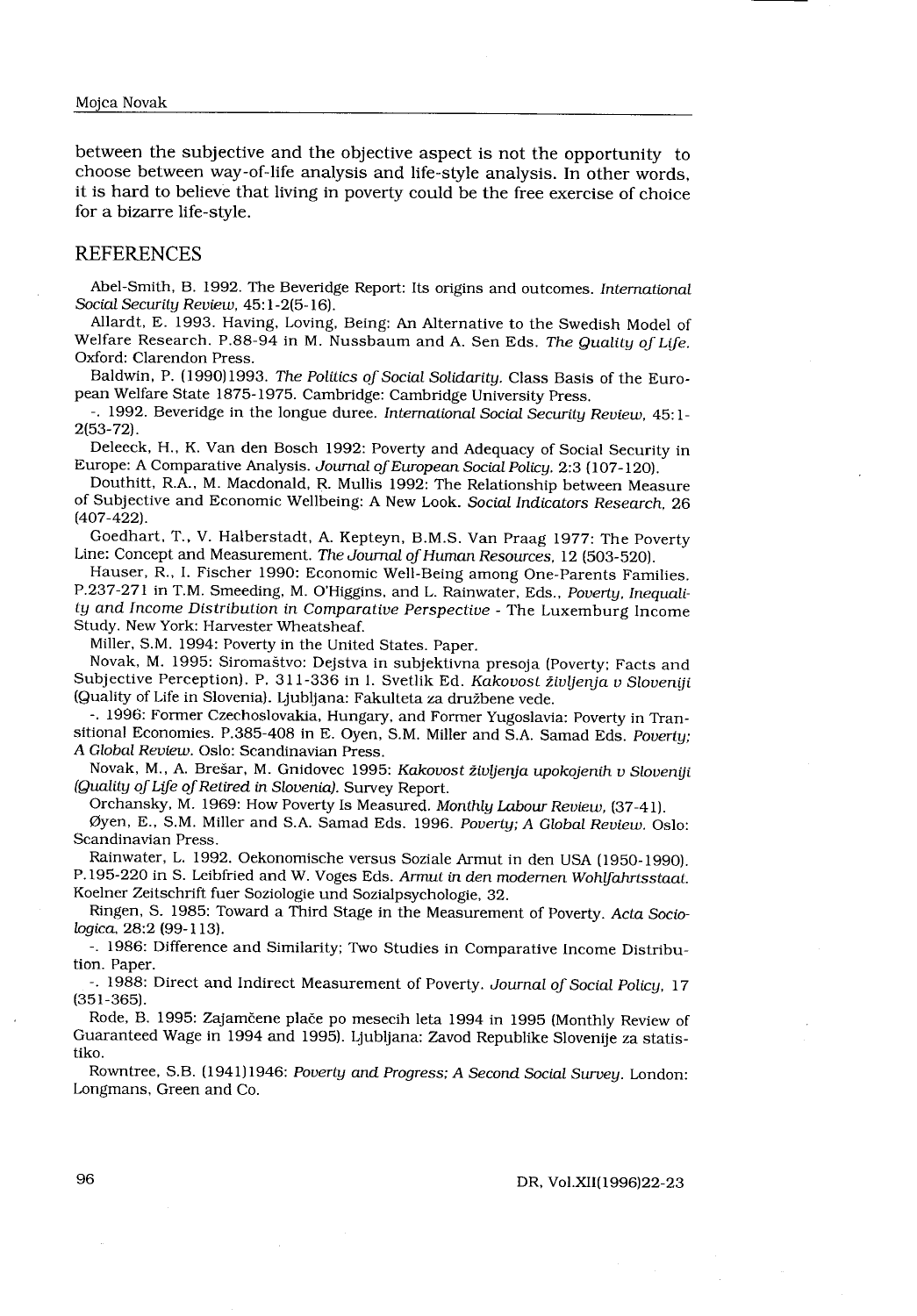#### SUPPLEMENT

 

#### Table 1: LIVING IN NON-MONETARY AND MONETARY POVERTY

| Inability of Making<br><b>Monetary Poverty Line</b> |             |               | Significance | Contingency |  |
|-----------------------------------------------------|-------------|---------------|--------------|-------------|--|
| Ends Meet for                                       | Below<br>.% | Above<br>$\%$ | Chi Sa.      | Coefficient |  |
| Food                                                | 32.9        | 10.8          | .00000       | .23819      |  |
| Shelter                                             | 21.8        | 9.0           | .00000       | .15594      |  |
| Clothing                                            | 65.3        | 32.6          | .00000       | .25719      |  |

#### Table 2:

## GENDER AND NON-MONETARY POVERTY

|                                                                              |      |      |                                                                                                                       |       |                                                             | POVERTY: FACTS AND FEELINGS                                                                                                                                                                                                                                                                                                                                                                                                                                                                                                                                                                                                                                                                                                                                                                                                                                                                                                                                                                                                                                                                                                                                                                                                                                                                                      |  |
|------------------------------------------------------------------------------|------|------|-----------------------------------------------------------------------------------------------------------------------|-------|-------------------------------------------------------------|------------------------------------------------------------------------------------------------------------------------------------------------------------------------------------------------------------------------------------------------------------------------------------------------------------------------------------------------------------------------------------------------------------------------------------------------------------------------------------------------------------------------------------------------------------------------------------------------------------------------------------------------------------------------------------------------------------------------------------------------------------------------------------------------------------------------------------------------------------------------------------------------------------------------------------------------------------------------------------------------------------------------------------------------------------------------------------------------------------------------------------------------------------------------------------------------------------------------------------------------------------------------------------------------------------------|--|
| Working Papers, No.69.<br>raziskovanja. Survey Report.<br>ja. Survey Report. |      |      | Slovenije za statistiko in Statistično društvo Slovenije.<br>urad Republike Slovenije, Statistično društvo Slovenije. |       | Resources and Standards of Living. New York: Penguin Books. | Ružič, G. 1994: Anketa o porabi gospodinjstev kot vir analize revščine v Sloveniji<br>(Houshold Expenditure Survey as the Information Resource for Poverty Analyses in<br>Slovenia). P.302-307 in T. Banovec and A. Kramberger, Eds., Slovenija, statistika,<br>Evropska unija (Slovenia, Statistics, European Union). Ljubljana: Zavod Republike<br>Smeeding, T. 1991. Cross National Patterns of Retirement and Poverty among Men<br>and Women in the 1980's: Full Stop or Withdrawal. The Luxemburg Income Study<br>Stanovnik, T. 1991: Primernost metodologij za določanje minimalnih življenjskih<br>stroškov (Subsistence Methodology; Reassesment). Ljubljana: Institut za ekonomska<br>Šumi, J. 1986: Metodologija ocenjevanja življenjskih stroškov v Sloveniji. (Living<br>Expenditure Methodlology in Slovenia). Ljubljana: Inštitut za ekonomska raziskovan-<br>Townsend, P. 1979: Poverty in The United Kingdom; A Survey of Household<br>-. 1993: The International Analysis of Poverty. London: Harvester Wheatsheaf.<br>Žnidaršič, E. 1995: Kdo so revni v Sloveniji (Who is Poor in Slovenia). P.215-226 in<br>T. Banovec and A. Kramberger Eds., Statistika dela, delovnih in življenjskih pogojev (<br>Statistics of Work, Working Conditions, and Living Conditions). Ljubljana: Statistični |  |
| <b>SUPPLEMENT</b>                                                            |      |      |                                                                                                                       |       |                                                             |                                                                                                                                                                                                                                                                                                                                                                                                                                                                                                                                                                                                                                                                                                                                                                                                                                                                                                                                                                                                                                                                                                                                                                                                                                                                                                                  |  |
|                                                                              |      |      |                                                                                                                       |       |                                                             |                                                                                                                                                                                                                                                                                                                                                                                                                                                                                                                                                                                                                                                                                                                                                                                                                                                                                                                                                                                                                                                                                                                                                                                                                                                                                                                  |  |
|                                                                              |      |      |                                                                                                                       |       |                                                             |                                                                                                                                                                                                                                                                                                                                                                                                                                                                                                                                                                                                                                                                                                                                                                                                                                                                                                                                                                                                                                                                                                                                                                                                                                                                                                                  |  |
| Table 1:                                                                     |      |      | LIVING IN NON-MONETARY AND MONETARY POVERTY                                                                           |       |                                                             |                                                                                                                                                                                                                                                                                                                                                                                                                                                                                                                                                                                                                                                                                                                                                                                                                                                                                                                                                                                                                                                                                                                                                                                                                                                                                                                  |  |
| Inability of Making                                                          |      |      | <b>Monetary Poverty Line</b>                                                                                          |       | Significance                                                | Contingency                                                                                                                                                                                                                                                                                                                                                                                                                                                                                                                                                                                                                                                                                                                                                                                                                                                                                                                                                                                                                                                                                                                                                                                                                                                                                                      |  |
| Ends Meet for                                                                |      |      | Below                                                                                                                 | Above | Chi Sq.                                                     | Coefficient                                                                                                                                                                                                                                                                                                                                                                                                                                                                                                                                                                                                                                                                                                                                                                                                                                                                                                                                                                                                                                                                                                                                                                                                                                                                                                      |  |
|                                                                              |      |      | $\%$                                                                                                                  | $\%$  |                                                             |                                                                                                                                                                                                                                                                                                                                                                                                                                                                                                                                                                                                                                                                                                                                                                                                                                                                                                                                                                                                                                                                                                                                                                                                                                                                                                                  |  |
| Food                                                                         |      |      | 32.9                                                                                                                  | 10.8  | .00000                                                      | .23819                                                                                                                                                                                                                                                                                                                                                                                                                                                                                                                                                                                                                                                                                                                                                                                                                                                                                                                                                                                                                                                                                                                                                                                                                                                                                                           |  |
| Shelter                                                                      |      |      | 21.8                                                                                                                  | 9.0   | .00000                                                      | .15594                                                                                                                                                                                                                                                                                                                                                                                                                                                                                                                                                                                                                                                                                                                                                                                                                                                                                                                                                                                                                                                                                                                                                                                                                                                                                                           |  |
| Clothing                                                                     |      |      | 65.3                                                                                                                  | 32.6  | .00000                                                      | .25719                                                                                                                                                                                                                                                                                                                                                                                                                                                                                                                                                                                                                                                                                                                                                                                                                                                                                                                                                                                                                                                                                                                                                                                                                                                                                                           |  |
| Table 2:                                                                     |      |      |                                                                                                                       |       |                                                             |                                                                                                                                                                                                                                                                                                                                                                                                                                                                                                                                                                                                                                                                                                                                                                                                                                                                                                                                                                                                                                                                                                                                                                                                                                                                                                                  |  |
|                                                                              |      |      | <b>GENDER AND NON-MONETARY POVERTY</b>                                                                                |       |                                                             |                                                                                                                                                                                                                                                                                                                                                                                                                                                                                                                                                                                                                                                                                                                                                                                                                                                                                                                                                                                                                                                                                                                                                                                                                                                                                                                  |  |
|                                                                              |      |      |                                                                                                                       |       |                                                             |                                                                                                                                                                                                                                                                                                                                                                                                                                                                                                                                                                                                                                                                                                                                                                                                                                                                                                                                                                                                                                                                                                                                                                                                                                                                                                                  |  |
|                                                                              |      |      |                                                                                                                       |       | Inability of Making Ends Meet for a Number of Items         |                                                                                                                                                                                                                                                                                                                                                                                                                                                                                                                                                                                                                                                                                                                                                                                                                                                                                                                                                                                                                                                                                                                                                                                                                                                                                                                  |  |
| Gender                                                                       |      | None | One                                                                                                                   |       | Two                                                         | All<br><b>Three</b>                                                                                                                                                                                                                                                                                                                                                                                                                                                                                                                                                                                                                                                                                                                                                                                                                                                                                                                                                                                                                                                                                                                                                                                                                                                                                              |  |
| Male                                                                         | N    | 555  | $\overline{172}$                                                                                                      |       | 95                                                          | 36<br>858                                                                                                                                                                                                                                                                                                                                                                                                                                                                                                                                                                                                                                                                                                                                                                                                                                                                                                                                                                                                                                                                                                                                                                                                                                                                                                        |  |
|                                                                              | $\%$ | 64.7 | 20.0                                                                                                                  |       | 11.1                                                        | 4.2<br>47.6                                                                                                                                                                                                                                                                                                                                                                                                                                                                                                                                                                                                                                                                                                                                                                                                                                                                                                                                                                                                                                                                                                                                                                                                                                                                                                      |  |
| Female                                                                       | Ñ    | 516  | 256                                                                                                                   |       | 109                                                         | 66<br>946                                                                                                                                                                                                                                                                                                                                                                                                                                                                                                                                                                                                                                                                                                                                                                                                                                                                                                                                                                                                                                                                                                                                                                                                                                                                                                        |  |
|                                                                              | %    | 54.5 | 27.0                                                                                                                  |       | 11.5                                                        | 7.0<br>52.4                                                                                                                                                                                                                                                                                                                                                                                                                                                                                                                                                                                                                                                                                                                                                                                                                                                                                                                                                                                                                                                                                                                                                                                                                                                                                                      |  |
| $\overline{All}$                                                             | N    | 1071 | 428                                                                                                                   |       | 204                                                         | 102<br>1804                                                                                                                                                                                                                                                                                                                                                                                                                                                                                                                                                                                                                                                                                                                                                                                                                                                                                                                                                                                                                                                                                                                                                                                                                                                                                                      |  |
|                                                                              | $\%$ | 59.4 | 23.7                                                                                                                  |       | 11.3                                                        | 5.6<br>100.0                                                                                                                                                                                                                                                                                                                                                                                                                                                                                                                                                                                                                                                                                                                                                                                                                                                                                                                                                                                                                                                                                                                                                                                                                                                                                                     |  |
| Significance Chi Sq.                                                         |      |      | .00003                                                                                                                |       |                                                             |                                                                                                                                                                                                                                                                                                                                                                                                                                                                                                                                                                                                                                                                                                                                                                                                                                                                                                                                                                                                                                                                                                                                                                                                                                                                                                                  |  |

| Significance Chi Sq. | .00003 |
|----------------------|--------|
| Cramer's V-test      | .11447 |

DR, Vol.XII(1996)22-23